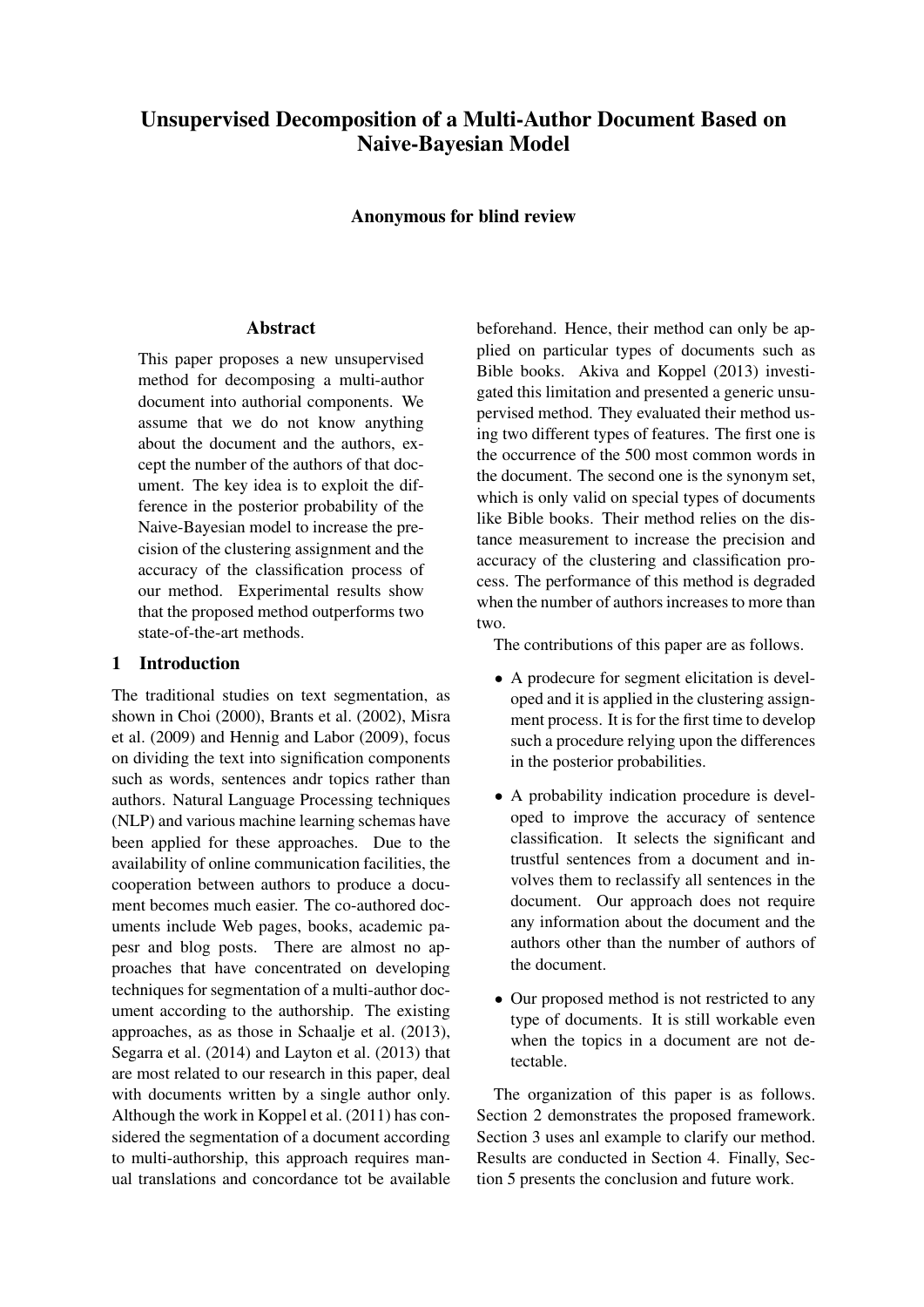## 2 Proposed Framework

Given a multi-author document written by *l* authors, it is assumed that every author has written consecutive sequences of sentences, and every sentence is completely written by only one of the *l* authors. The value of *l* is pre-defined.

Our approach goes through the following steps:

- *Step 1* Divide the document into segments of fixed length.
- *Step 2* Represent the resulted segments as vectors using an appropriate feature set which can differentiate the writing styles among authors.
- *Step 3* Cluster the resulted vectors into *l* clusters using an appropriate clustering algorithm targeting on achieving high *recall* rates.
- *Step 4* Re-vectorize the segments using a different feature set to more accurately discriminate the segments in each cluster.
- *Step 5* Apply the "*Segment Elicitation Procedure*" to select the best segments from each cluster to increase the *precision* rates.
- *Step 6* Re-vectorize all selected segments using another feature set that can capture the differences among the writing styles of all sentences in a document.
- *Step 7* Train the classifier using the Naive-Bayesian model.
- *Step 8* Classify each sentence using the learned classifier.
- *Step 9* Apply the *Probability Indication Procedure* to increase the *accuracy* of the classification results using five criteria.

To assess the performance of the proposed scheme, we perform our experiments on an artificially merged document. The generation of this merged document begins with randomly choosing an author from an authors list. Then, we pick up the first *r* previously-unselected sentences from a ducment of that author, and merge them with the first *r* previously-unselected sentences from the documents of other randomly selected authors. Keep doing like this until all sentences from all authors' documents are selected. The value of *r* is an integer value chosen randomly from a uniform distribution varying from 1 to *V*.

#### 3 Ezekiel-Job Document as Example

For interpretative intent, we will exploit the bible books of Ezekiel and Job to create a merged document. The Ezekiel bible contains 1,273 sentences and Job bible contains 1,018 sentences. We use this example of a merged document to clarify each step of our proposed framework shown in Section 2. We also use this merged document to work out the the values of parameters used in our approach. We set *V* to be equal to 200. In the merged document, there are 2,291 sentences in total and there are hence 20 transitions from Ezekiel sentences to Job sentences and from Job's to Ezekiel's.

In *Step 1*, we divide the merged document into segments. Each segment has 30 sentences. As a result, we get 77 segments, of which 34 are written by Ezekiel, 27 are written by Job and 16 are mixed. In *Step 2*, we represent each segment using a binary vector that reflects all words that appear at least three times in the document. In *Step 3*, we cluster these segments by using a Gaussian Mixture Model (GMMs) into 2 multivariate Gaussian densities. The GMMs are trained using the iterative Expectation-Maximization (EM) algorithm (Bilmes and others, 1998). We find that all 34 Ezekiel segments are clustered in Cluster 1, and all 27 Job segments are clustered in Cluster 2. Mixed segments are divided equally between the two clusters (Note that, the *recalls* of both cluster are 100%, and the precisions are 81% and 77% in Cluster 1 and Cluster 2, respectively). In *Step 4*, all of the segments in both clusters are re-vectorized using the binary representation of the 1500 most frequently-appeared words in the document.

In the *Step 5*, a Segment Elicitation Procedure is proposed. The key idea is to choose only the segments from a cluster that can best represent the writing style of the cluster. We call these selected segments *vital segments*. The vital segments have the following two features. First, they can represent the expressive style of a specific cluster. Second, they can distinguish the writing style of that cluster from other clusters. Henceforth, we consider all of the segments as labelled, based on the results of the clustering assignment (Step 3). To find the vital segments of each class (noting that, the term 'cluster' is now substituted with 'class'), we consider the differences in the posterior probabilities of each segment according to the other classes. Expressly, for each segment in a class, we compute the differences between the posterior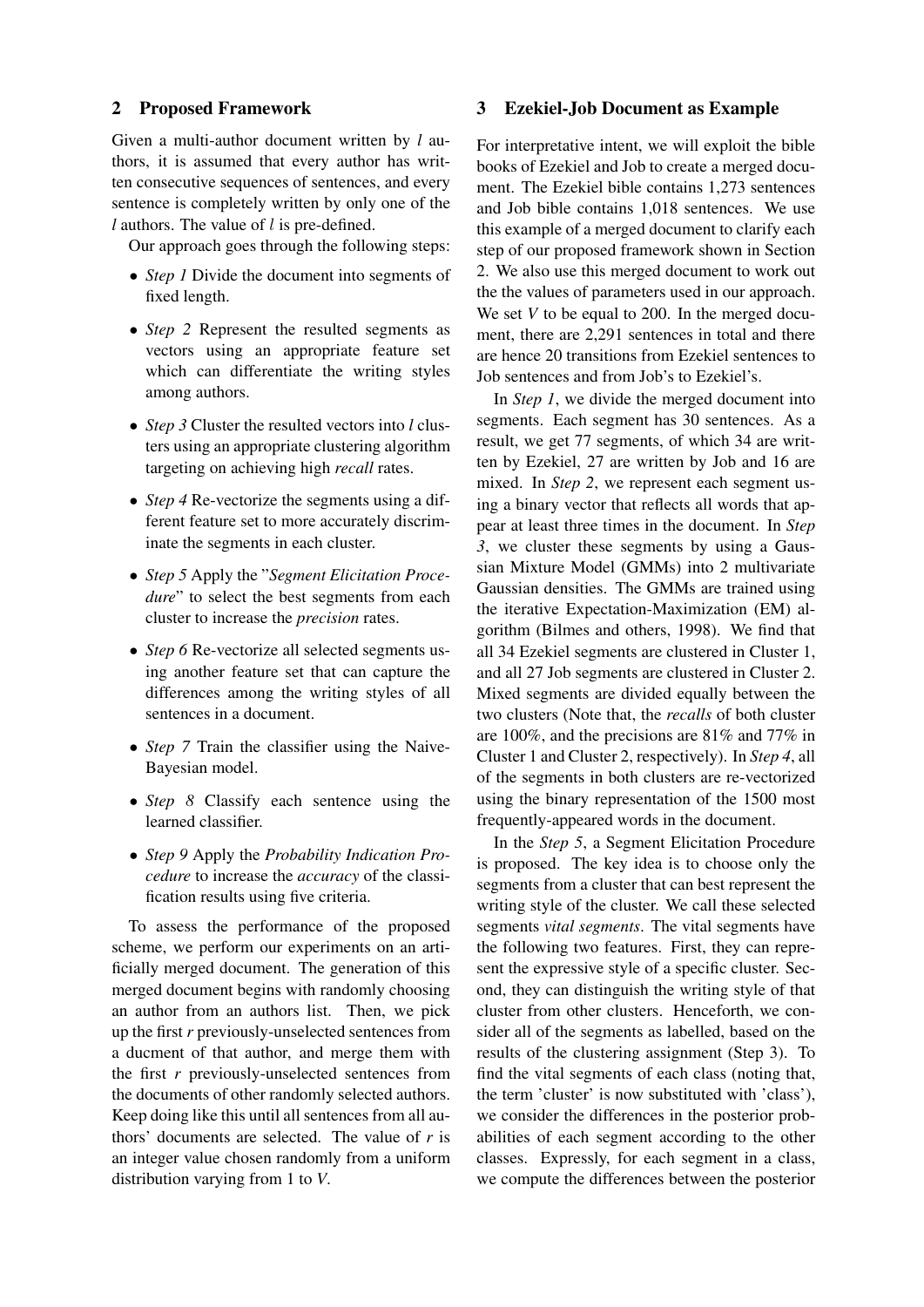probability of that segment in its class and the maximum posterior probability of that segment in other classes. Then, we select *s*% of them which have the biggest differences as vital segments of that class. To prevent the underflow point, we compute the posterior probability by adding the logarithms of probabilities instead of multiplying the probabilities. Furthermore, we assume that the features in the segments are mutually independent. In the Ezekiel-Job document, Cluster 1 is the Ezekiel class and Cluster 2 is the Job class. We set *s* to be 80, so we get 34 vital segments for the Ezekiel class and 28 vital segments for the Job class. Of the 34 vital segments in Ezekiel class, 30 are truly written by Ezekiel, and of the 28 vital segments in Job class, 25 are truly written by Job. As a result, the precisions of Ezekiel class and Job class are increased to 88.2% and 89.3%, respectively. The vital segments for two classes are used to train the supervised classifier which can best classify each sentence to thre rorrect author's class. Therefore, in *Step 6*, the vital segments are represented in terms of the frequencies of all words that have appeared at least three times in the whole document.

In *Step 7*, the Naive-Bayesian model is applied to learn a classifier. In *Step 8*, this classifier is used to classify the sentences in the merged document to either Ezekiel class or Job class.We find that 93.1% of all sentences of Ezekiel and Job classes are correctly classified.

In (*Step 9*), a probability indication procedure is proposed based on the following five criteria. *First*, any sentence in the document is considered as *trusting sentence* if its posterior probability in its class is greater than its posterior probabilities in all other classes by more than threshold *q*. Thereupon, every trusting sentence holds its class. *Second*, if the first sentences in the document are not deemed as trusting sentences, then they are assigned to the same class of the first trusting sentence that follow them. *Third*, if the last sentences in the document are not deemed as trusting sentences, then they are assigned to the same class of the last trusting sentence that precede them. *Fourth*, if a group of unassigned sentences is located between two trusting sentences which have the same class, then all of the sentences in that group are assigned to the same class of these trusting sentences. *Fifth*, if a group of unassigned sentences is located between two trusting sentences

which have different labels, then the best separated point in that group is detected to separate it into two subgroups, left and right subgroups. The left subgroup is assigned to the same label of the last trusting sentence that precede it and the right subgroup is assigned to the same label of the first trusting sentence that follow it. In the Ezekiel-Job document, by setting the value of *q* to be 5.0, 98.8% of the Ezekiel sentences and 99.1% of the Job sentences are correctly classified. The overall accuracy of all sentences is 99.0%.

# 4 Results

We use three datasets to test our method and shoiw the adaptability of our method to different types of documents. The first dataset consists of blogs written by Gary Becker and Richard Posner. The second dataset consists of *New York Times* articles written by 5 columnists. The third dataset consists of biblical books which are written in a language other than English. In view of this, we conduct our experiments on three different datasets, each dataset has its characteristics which yield us to use it. In our experiments, the merged documents are created in the same way as we have discussed before. We set the value of *V* to be 200, and the number of authors of these documents to be two, three or four  $(l = \{2,3,4\})$ . We use the same values of the parameters as we have used in the Ezekiel-Job document.

## 4.1 Becker-Posner

In the first dataset, each author has written for a lot of different topics, and there have been some topics taken by both authors. We have achieved an overall accuracy of 96.6% when testing on this dataset. This result is very fabulous in this merged document that has more than 246 transitions between sentences written by the two authors and more than 26,900 sentences. In Figure 1, we show the comparison between our method and the method in Akiva and Koppel (2013).

#### 4.2 *New York Times* Articles

This dataset contains articles written by four authors. First, we test our method using the merged documents created by any pair of the four authors. The results again are very noticeable. The classification accuracies range from 93.3% to 96.1%. For comparison,the accuracy can be as low as 88.0% when applying the method in Akiva and Koppel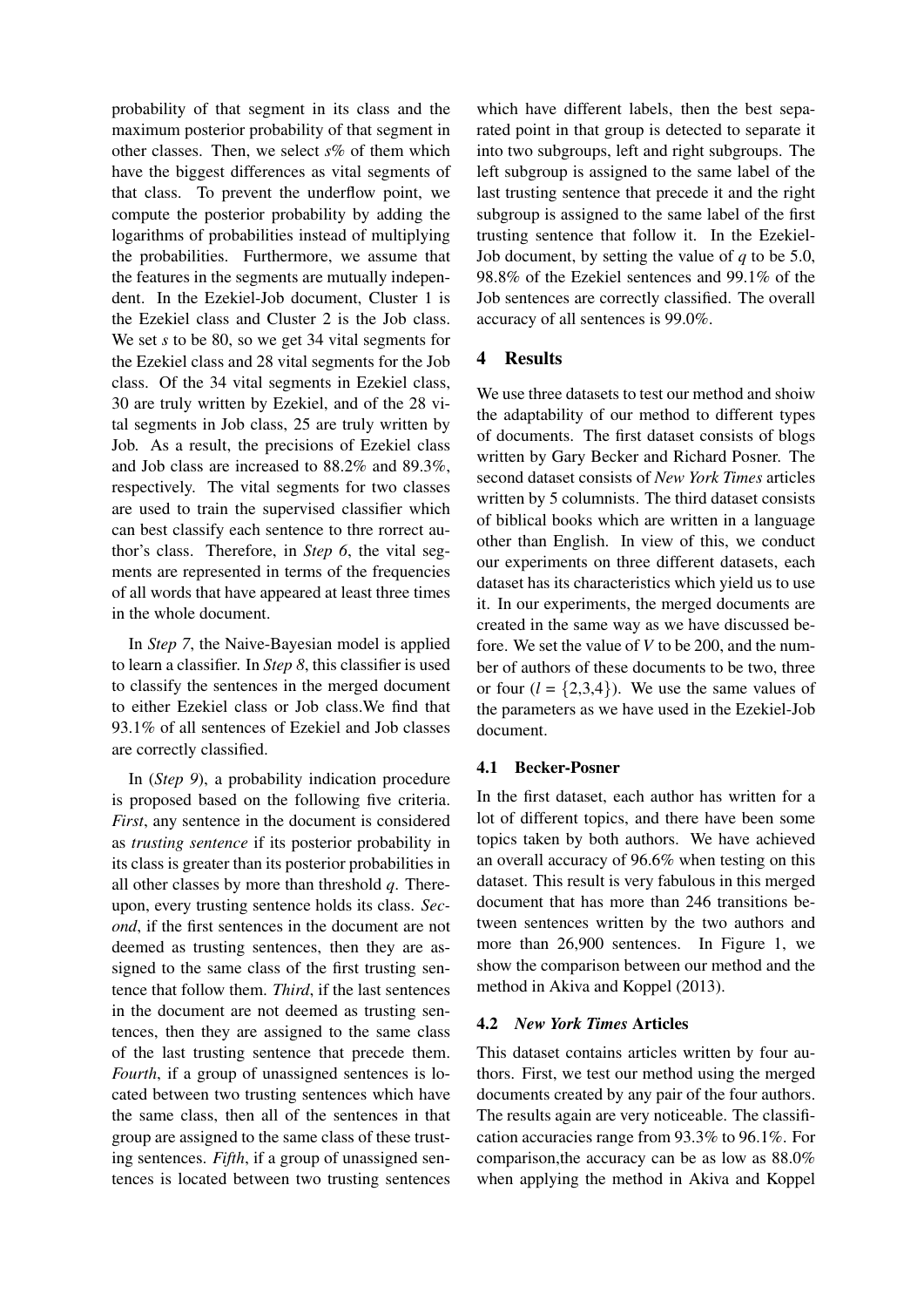

Figure 1: Accuracy comaprisons between our method and the method used by Akiva and Koppel (2013) in Becker-Posner document, and in documents created by three or four *New York Times* authors  $(GC = Gail$  Collins,  $PK = Paul Krugman$ , TF = Thomas Friedman, MD = Maureen Dowd)

(2013) on some of the merged documents.

To prove that our method can also work well when merged documents written by more than two authors, we have created merged documents written by any three of these four authors and formed four merged documents. We have also created a merged document written by all four *New York Times* authors. Then, we apply our method on these documents. In Figure 1, we show the accuracies of our method for classification on these documents. It is obvious that our method achieves high accuracies even when the ducuments are written by more than two authors. Furthermore, Figure 1 also compares our results with the results achieved by Akiva and Koppel (2013). It shows that our method has given consistent results and better performance than the ones in Akiva and Koppel (2013).

#### 4.3 Bible Books

In these experiments, we use two literature types of biblical books. We create merged documents written by any pair of authors. The resulted documents may belong to either the same literatures or different literatures.

In Table 1, we show the comparison of accuracies of using our method and the methods presented in Koppel et al. (2011), Akiva and Koppel (2013) and Akiva and Koppel (2013).

As can be seen, the accuracies using our method in the documents with different literatures are fantastic, and have achieved the accuracies of either 99% or 98% and have performed a lot better than the three state-of-the-art methods. Furthermore, the accuracies using our method on the documents with same literature are encouraging,

| Different | <b>Documents</b>      | 1                 | $\mathbf{2}$ | 3      | Our method |
|-----------|-----------------------|-------------------|--------------|--------|------------|
|           | Eze-Prov              | 77%               | 99%          | 91%    | 98%        |
|           | Jer-Prov              | $\overline{73\%}$ | 97%          | 75%    | 99%        |
|           | Jer-Job               | 88%               | 98%          | 93%    | 98%        |
|           | Isa-Job               | 83%               | $99\%$       | 89%    | 99%        |
|           | Eze-Job               | 86%               | 99%          | 95%    | 99%        |
|           | <b>Isa-Prov</b>       | 71%               | 95%          | $85\%$ | 98%        |
|           | <i>Overall</i>        | $\overline{80\%}$ | 98%          | 88%    | 99%        |
| Sanne     | Jer-Eze               | 82%               | 97%          | 96%    | 97%        |
|           | Isa-Eze               | 79%               | 80%          | 88%    | 83%        |
|           | Job-Prov              | $85\%$            | 94%          | 82%    | 95%        |
|           | Isa-Jer               | $\overline{72\%}$ | 67%          | 83%    | 71%        |
|           | <i><b>Overall</b></i> | $80\%$            | 85%          | 87%    | 87%        |

Table 1: Accuracy performance obtained from documents having different literatures or same literatures using the methods of 1- Koppel et al. (2011), 2- Akiva and Koppel (2013)- BinaryCommonWords, 3- Akiva and Koppel (2013)-Synonyms and our method

and our method has achieved approximately the same overall accuracy compared with the method in Akiva and Koppel (2013), and has achieved better overall accuracy comapraed with the methods in Akiva and Koppel (2013) and Koppel et al. (2011).

# 5 Conclusion and Future Work

In this paper, we have proposed an unsupervised method for decomposing a multi-author document by authorship.

We have tested our method on three datasets, of which every one has its own characteristics. It is clear that our method has achieved a significantly high accuracies in these datasets, even when there is no topic indication to differentiate sentences between authors, and when the number of authors exceeds 2. Our results tested on these datasets have shown significantly better than those using the methods in Koppel et al. (2011) and Akiva and Koppel (2013). Furthermore, our method can also compete with the method proposed in (Akiva and Koppel, 2013)-Synonyms, which is only valid for Bible documents.

In our research, our aim is to classify sentences in a multi-author document according to the sentences' authors. We assume that the number of authors of that document is known. In our future work, we will work for automatically determine the number of authors of a multi-author document. Furthermore, we will explore an adaptive learning method to select the optimal value of the threshold *q* for the probability indication procedure.